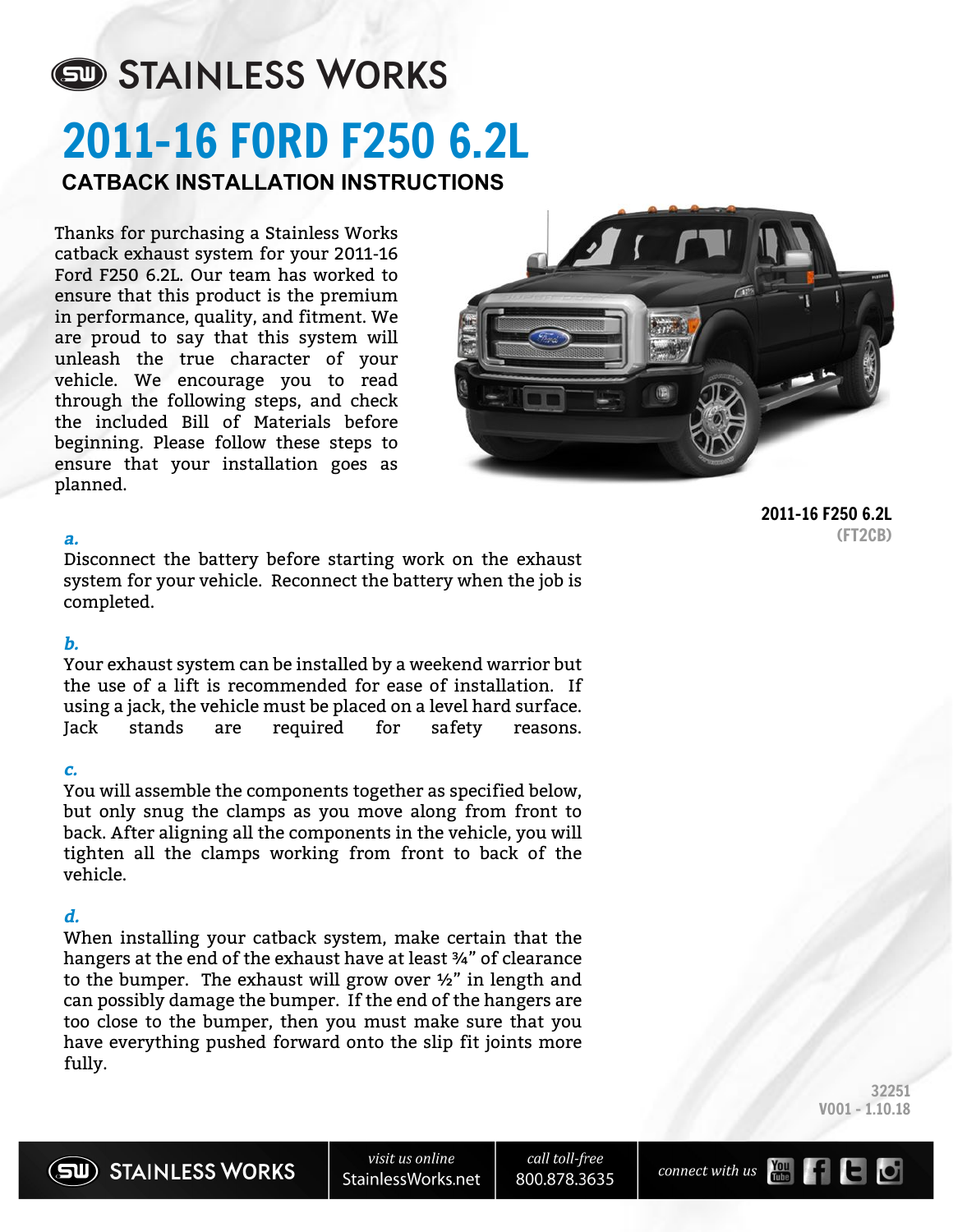#### **DISASSEMBLY**

#### **1.**

Disconnect the battery.

#### **2.**

Raise and support the vehicle.

#### **3.**

Begin by removing the skid plate at the transmission crossmember. Use a 13mm socket to remove the (4) bolts.

#### **4.**

In front of the first muffler, loosen the wide band clamp and pry back the lock tab.

#### **5.**

Use a 13mm socket to remove the (2) bolts from the catback flange.

#### **6.**

Slide the exhaust free of all hangers and remove it from the truck.

#### **ASSEMBLY**

#### **7.**

Install the left lead pipe, with the 2-bolt flange. Use the provided 10mm hardware and washers.

#### **8.**

Install the right side lead pipe. Slide the hanger into the insulator and secure using the factory wide band clamp.

#### **9.**

Install the x pipe using (2) 3" clamps.

#### **10.**

Install the right and left muffler inlet pipes using (2) more 3" clamps.

#### **11.**

Install the hanger assembly to the muffler inlet pipes using (2) 3" clamps.

#### **12.**

Install both mufflers using (2) 3" clamps.

### 2011-16 FORD F250 6.2L

### **CATBACK INSTALLATION INSTRUCTIONS**





*Detail 5*



*Detail 8*



*Detail 12: Inlet pipes to mufflers*

32251 V001 - 1.10.18



visit us online StainlessWorks.net

call toll-free 800.878.3635